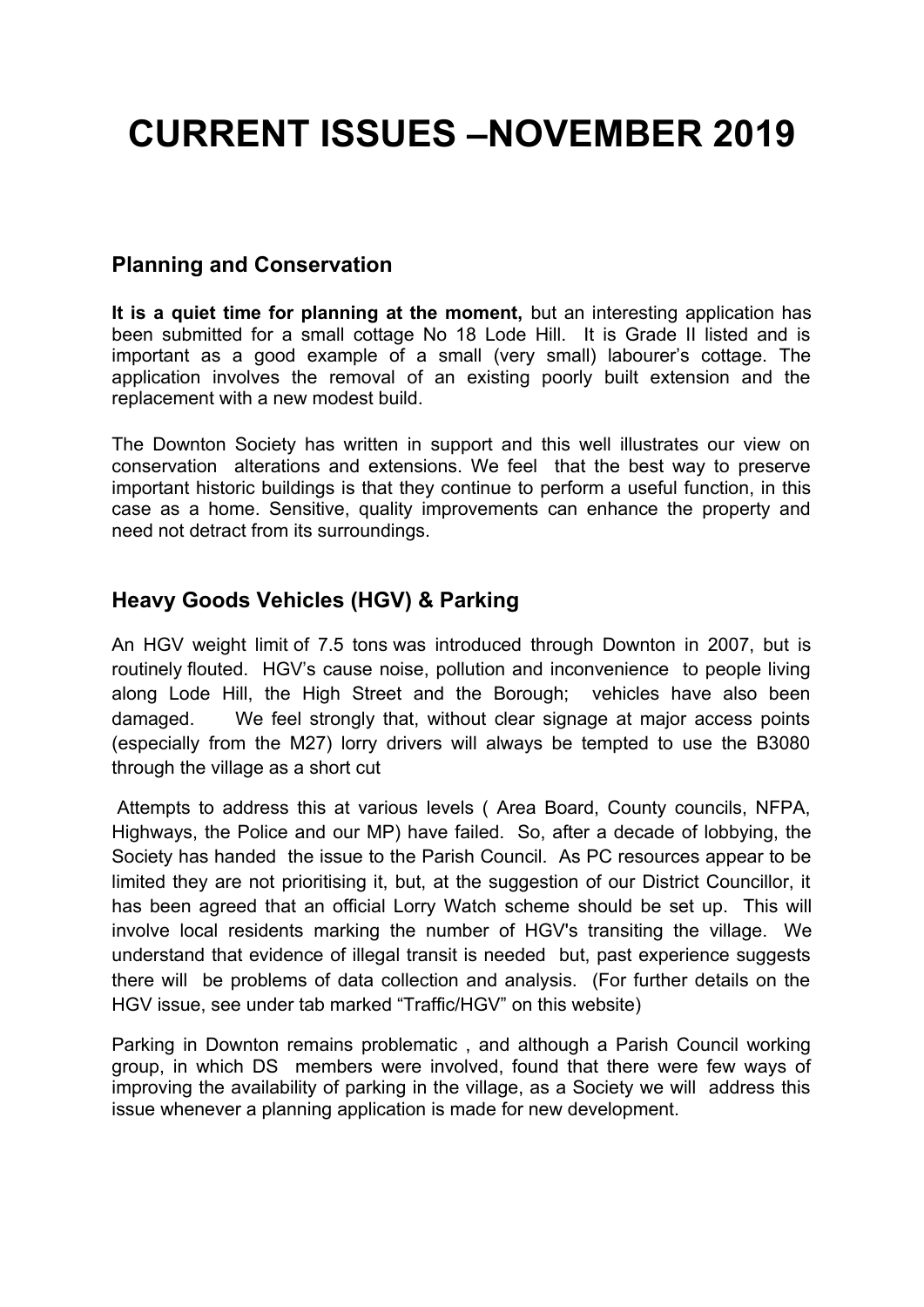## **Downton in Bloom 2020**

We have an attractive village but, following a community consultation at the Memorial Hall in June, our members and other residents in the village provided the impetus for us to register for the Royal Horticultural Society 's (RHS) In Bloom competition for 2020. We feel this will help to make our village look even better.

A small DS group has been co-ordinating practicalities, developing ideas and sourcing funds. We are delighted to have obtained full support from the Parish Council.; and The Horticultural Society, Green Group, Moot and Millenium Green, schools and some businesses are also engaged

RHS judges will come to the village in June/July 2020 to assess our horticultural achievement , environmental awareness and community engagement. In th meantime, there is much to do – and in the New Year, we plan to engage more people on projects to improve the village , including weed and litter picks, planting and floral displays - which we hope will be satisfying and enjoyable for all involved (Please check our In Bloom tab on this site for updates and more information )

# **Footpaths**

Despite rain, winds and the rugby final, the improved Downton Circular Path was formally opened on Saturday 2 Nov . 25 people attended the cutting of the ribbon by Martin Wright, and with the weather temporarily improving, five hardy souls opted to 'walk the (very muddy) walk'. Directions and a route map for the Circular Path can be found in the Borough Café and village pubs. The Footpath Group still has the Mince Pie Walk on the 21<sup>st</sup> December, open to all. Details will be posted by email and on our website nearer the time

A proposal to link the southern area of the village (Moot Lane) with The Borough by a new footpath and bridge was endorsed by the community during the Neighbourhood planning process. Funding received by the PC as part of developers contributions (in respect of new housing on the A308) has covered a viability study with options for design, access and positioning. . The Downton Society supports the general concept - subject to more detail and community consultation.

## **Moviola**

Moviola films for 2019 ended with a showing of Balloon – a German film about escape across the Berlin Wall. Tables were set out and beer and bratwurst in rolls were on offer - a change which people seemed to enjoy. Thanks to all our helpers, we are able keep this great tradition of village cinema going for another year. The 2020 season will start on the 18<sup>th</sup> January, and  $15<sup>th</sup>$  February, 21<sup>st</sup> March and the 18<sup>th</sup> April are other dates for your diaries. For further details see the Moviola tab on this website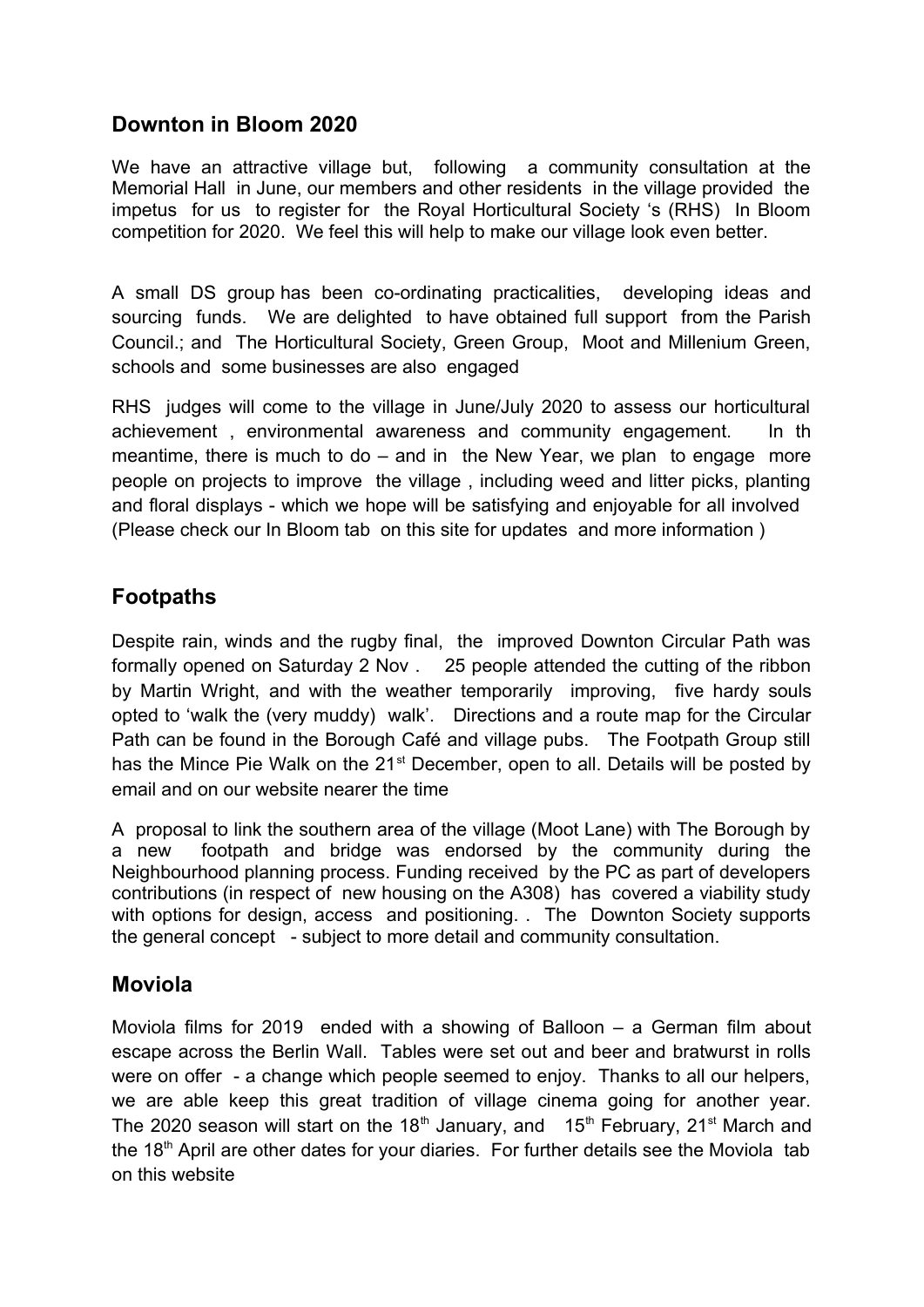#### **SALISBURY and WILTSHIRE COUNCIL CONSULTATIONS**

 In response to the initial Salisbury Maltings consultation , the Downton Society agreed generally with the line taken by Salisbury Civic Society and expressed certain concerns (see under letters on this website) .The architects' revised planning application for phase 1 of the Maltings project (for a library, gym and hotel), which addressed some of the issues, was finally approved by the Strategic Planning Committee in September . We continue to take an interest in the plans for Salisbury, insofar as they affect conservation and the interests of residents in our parish

Wiltshire Council , meanwhile, is engaged in a process to create a new Wiltshirewide Local Plan, which will guide the overall scale and pattern of development in the county up to 2036 . The new plan will replace the current Wiltshire Core Strategy. Development decisions will be made on the basis of evidence gathered on local economic issues, infrastructure and housing need, as well as ongoing consultation, **At present, WC does not envisage additional housing for Downton**. However, locations for future growth and development will have to be reviewed in the light of any new government planning guidance as well as the 2019 National Planning Policy Framework. We will continue to monitor this, particularly in the context of the Downton Neighbourhood Plan (NP) as it has become clear that NP's will have to be reviewed every few years to ensure that they remain in line with government and local authority policy.

Copyright Downton Society 2019